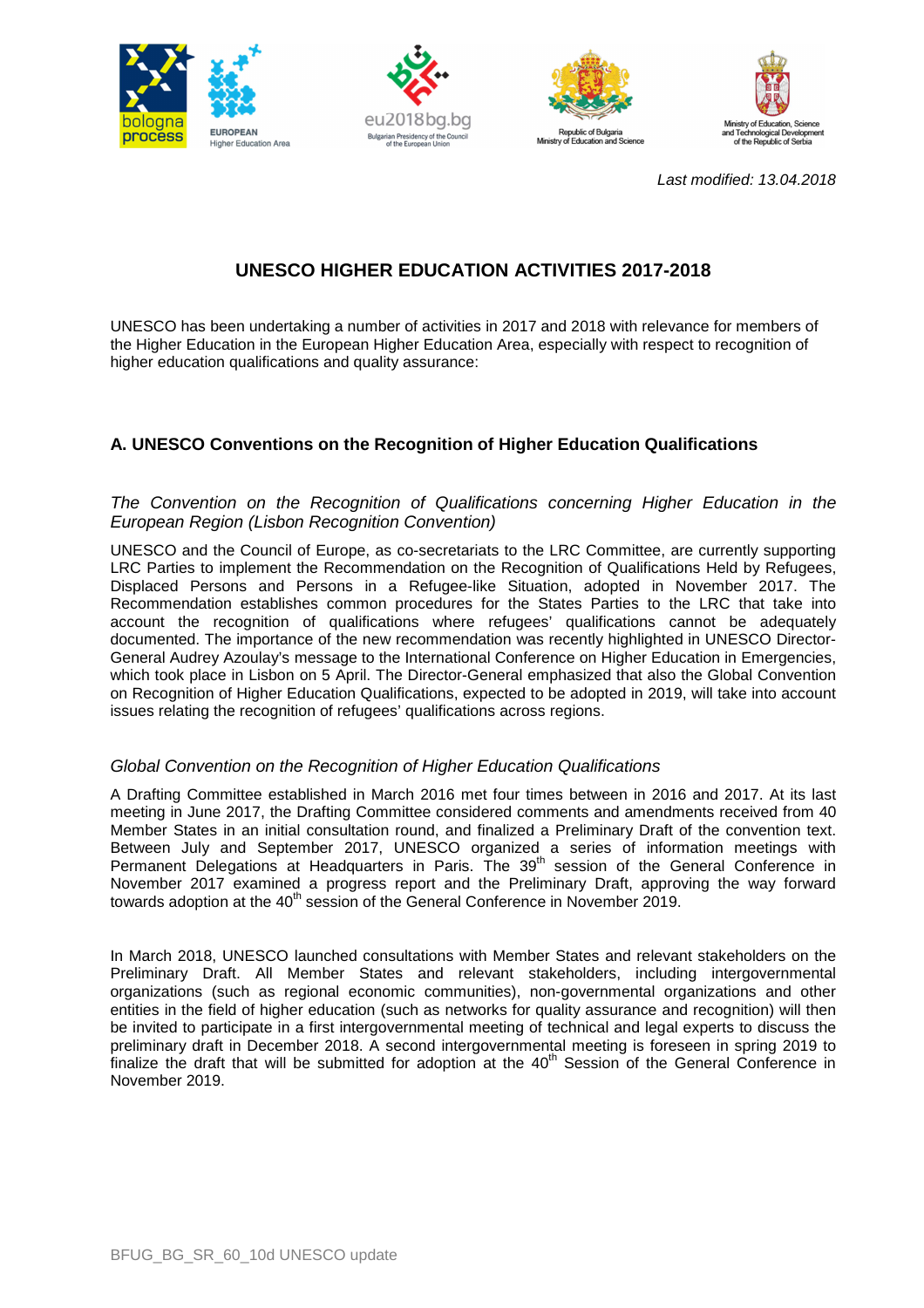#### Other Recognition Conventions

- The Asia-Pacific Regional Convention on the Recognition of Qualifications in Higher Education, adopted in 2011, came into force on 1 February 2018, after five Member States had ratified the Convention: China and Australia in 2014, New Zealand in 2016, and recently Japan and the Republic of Korea in December 2017. Since 2014, UNESCO has hosted has co-hosted seven national-level capacity building workshops in Cambodia, Fiji, Japan, Malaysia, Mongolia, Republic of Korea, and Viet Nam. As a result, additional ratifications are expected soon. The first meeting of the Tokyo Convention Committee will take place in the Republic of Korea in October 2018. The Asia-Pacific Network of National Information Centers is intended to be launched in 2018 in close collaboration with European ENIC-NARICs.
- The Revised Convention on the Recognition of Studies, Certificates, Diplomas, Degrees and Other Academic Qualifications in Higher Education in African States was adopted in 2014 in Addis Ababa. The Addis Convention received its first ratification in February 2018 from Togo, and a number of Member States in all parts of the region have initiated the ratification process or are preparing the deposit of their ratification instrument with UNESCO.
- Following the October 2015 ministerial meeting in Brasilia, a working group has finalized a draft for a revised Regional Convention on the Recognition of Studies, Diplomas and Degrees in Higher Education in Latin America and the Caribbean, which was examined at an intergovernmental consultation meeting in Buenos Aires on 5-6 April 2018. A second intergovernmental consultation meeting will take place in Córdoba, Argentina on 14-15 June, and the revised convention is foreseen to be adopted at an International Conference of States in 2019.
- In November 2017, the 39<sup>th</sup> Session of the General Conference approved the launch of a revision process of the 1978 Convention on the Recognition of Studies, Diplomas and Degrees in Higher Education in the Arab States, and a working group of experts endorsed a draft convention at a meeting in Rabat in March 2018. The revised convention is foreseen to be adopted at an International Conference of States in 2019.

## **B. Quality Assurance in Higher Education**

#### International Conference of Quality Assurance

Within the framework of Education 2030, UNESCO is organizing an International Conference on Quality Assurance in cooperation with the International Consortium of Distance Education (ICDE), the Commonwealth of Learning (COL), the International Network of Quality Assurance Agencies in Higher Education (INQAAHE), the Council for Higher Education Accreditation/International Quality Group (CHEA), the World Bank, the international Association of universities (IAU), and DAAD. The overarching objective of the conference is to establish a platform of discussion for educationalists, government representatives, quality assurance agencies as well as international organizations dealing with sustainable development and higher education to explore the ways in which higher education and its quality assurance mechanisms could better contribute to the SDGs. The outcomes of the QA in Higher Education initiative will feed into the proposed  $3<sup>rd</sup>$  World Conference on Higher Education in 2020.

In preparation to the International Conference, eight regional consultation meetings are being organized to identify the key regional concerns and priorities for QA in HED with a focus on the quality enhancement of private, and on-line/distance HE learning. For Europe, two consultation meetings were organized during the first half of 2018: for Western Europe in Geneva on 15-16 February 2018 under the title "The role of Quality Assurance in Higher Education: challenges, developments and trends", co-organized with the Swiss Agency of Accreditation and Quality Assurance (AAQ), and for Eastern Europe in Moscow on 23-24 April, co-organized with the Russian Federation (NAA) and the Agency for Quality Assurance in Higher Education and Career Development (AKKORK).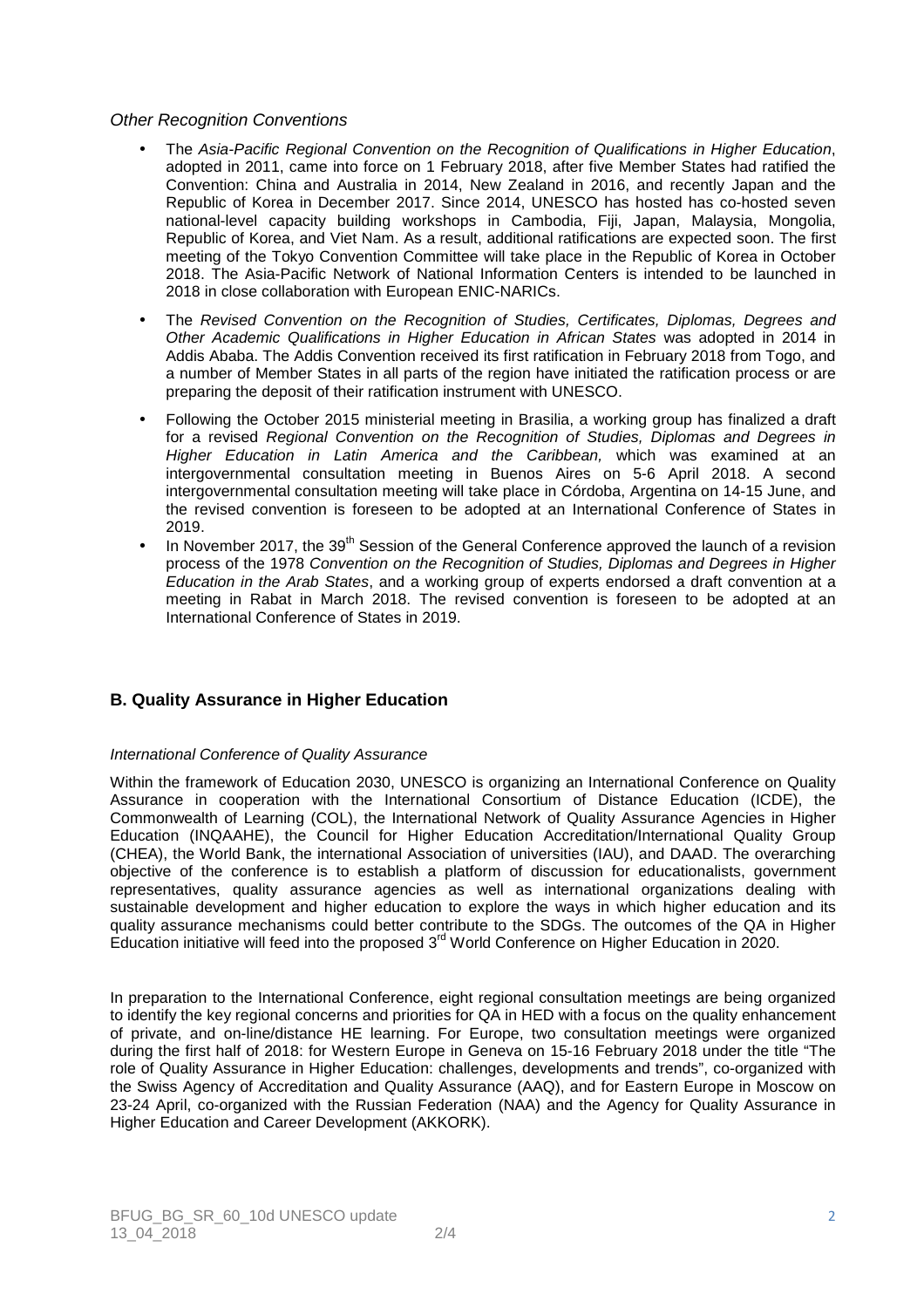## QA projects in Africa:

- UNESCO-Shenzhen Municipal Government Cooperation in Higher Education. In cooperation with the Shenzhen Municipal Government (China), UNESCO launched in 2017 a project in favour of the development of quality assurance in higher education in Africa. This project aims to strengthen the quality assurance of the higher education structures in ten African countries: Niger, Togo, Mali, Ivory Coast, Gambia, Namibia, Malawi, Senegal, Zambia and Egypt.
- UNESCO-CAMES Cooperation in Higher Education. On 8 March 2016, UNESCO and the African and Malagasy Council for the Higher Education (CAMES) signed a cooperation agreement in for the development of quality assurance higher education. The general objectives of the cooperation between CAMES and UNESCO include joint efforts for advocacy and capacity building in the quality assurance of higher education with a focus on the development of good practices in the enhancement of quality assurance, as well as fostering a quality culture among national quality assurance bodies in the CAMES region and collaborating with similar bodies in other regions of Africa and around the world.
- Training Modules in Internal Quality Assurance in Higher Education. UNESCO in partnership with the Inter-University Council for East Africa (IUCEA) has developed training modules in Internal Quality Assurance in higher education. Each module identifies major tenets and requirements aimed at implementation of QA policies, procedures and instruments of the IQA systems of higher education institutions.

## **C. ICTs for Higher Education and Lifelong learning**

#### MOOCs

The publication Making Senses of MOOCs: A Guide for Policy-Makers in Developing Countries was published in June 2016 and is now available online in English (http://unesdoc.unesco.org/images/0024/002451/245122E.pdf). Spanish and French versions will be published online in spring 2018. The Guide is designed to raise general awareness amongst policy makers in developing countries as to how Massive Open Online Courses (MOOCs) might address their concerns and priorities, particularly in terms of access to affordable quality higher education and preparation of secondary school leavers for academic as well as vocational education and training.

## Visionary Leadership for Digital Transformation, May 24, 2017, UNESCO HQ

UNESCO co-organized an international conference with the International Council for Open and Distance Education (ICDE) to identify, address and call for action on the key opportunities and issues for fostering and implementing good governance and visionary leadership for digital transformation in higher education. The conference was attended by government representatives, rectors/presidents and deans from higher education institutions as well as representatives from the private sector and other organizations.

### **D. UNESCO Chairs/UNITWIN Network**

Since February 2017, 17 UNESCO Chairs and 1 Network have been established in 9 Member States and 17 HEIs in the European region: 7 within social and human sciences, 4 within education, 4 within culture and 3 within natural sciences.